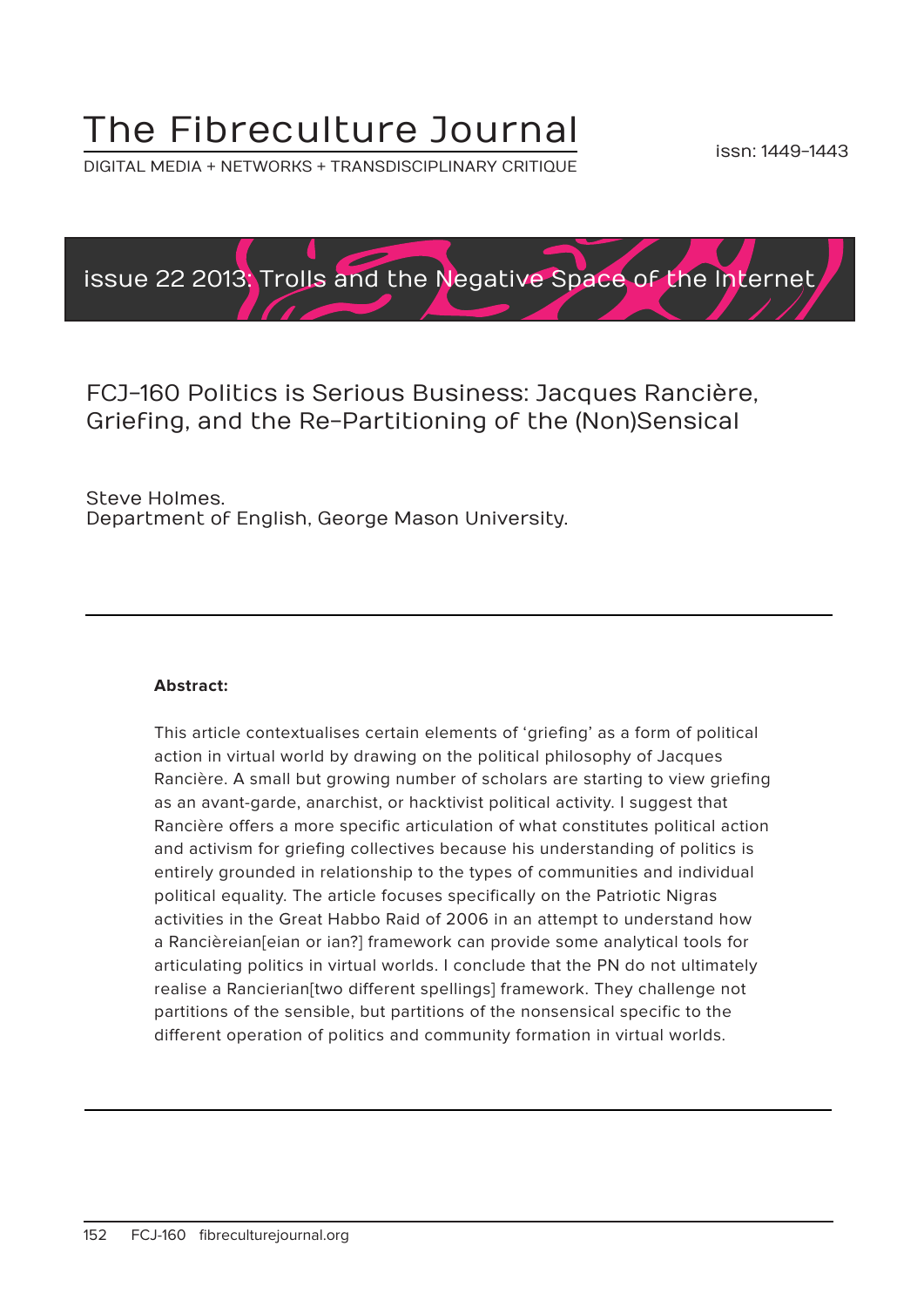# Lulzpolitik

'We do not sleep, we do not eat, and we do not feel remorse. We will tear you apart from outside and in, we have all the time in the world.' (Anonymous)

Trolling is a difficult phenomenon to classify in terms of its political orientation. Some researchers such as John Kelley (2011) suggest that groups like Anonymous can be situated within the anarchist political tradition. Anarchists tend to privilege bottom-up, decentralized, and horizontal networks over top-down state or corporate control (Graeber 2004), and a similar attitude and organizational structure are evident in many of Anonymous' past activities. Others are more skeptical. E. Gabriella Coleman (2011) notes that trolls' cyberactivism lacks a singular agenda and a sustained commitment to political coordination with other actors and institutions. Along different lines, Lincoln Dahlberg (2001) has questioned whether trolls can be considered as valid participants in deliberative public spheres. Trolls often seek to deceive others by posing as regular users and do not share a commitment to sincerity, rationality, and consensus building: 'Intentionally misleading others about one's claims, including relevant information about one's identity, undermines the whole deliberative process' (2001: para. 31). Trolling frequently disrupts the stability of networked communities and seems to undermine the conditions of possibility for political interaction.

Researchers are often more comfortable in making attributions of politicality when trolling practices target actual political entities or legal problems, such as the Westboro Baptist Church's hate speech or the American NSA's Internet surveillance. Cyberactivism fits a narrative of a vigilante-esque continuation of progressive political ends by other means (for example, hacking, leaking information) in the service of increasing public awareness and democratic debate. When trolling lacks a recognizable or serious institutional target, political engagement is seldom raised as a consideration. This point becomes clear if we leave the broader category of trolling and focus specifically on 'griefing': the practice of 'purposefully engaging in activities to disrupt the gaming experience of other players' (Mulligan and Patrovsky, 2003: 15). Griefing targets regular players in virtual worlds and not actual political actors like the NSA. When Anshe Chung bragged to mass media outlets to have made close to 100 million in virtual currency in Second Life, the Patriotic Nigras (PN) flooded her room with flying penises in the so-called 'Room 101' event. The fact that griefing alienates many players and hurts Linden Lab's economic bottom line has led some to move beyond connotations of apolitical provocation for the sake of provocation (Schwartz, 2008) to accusations of virtual terrorism (Dibbell, 2008: 4).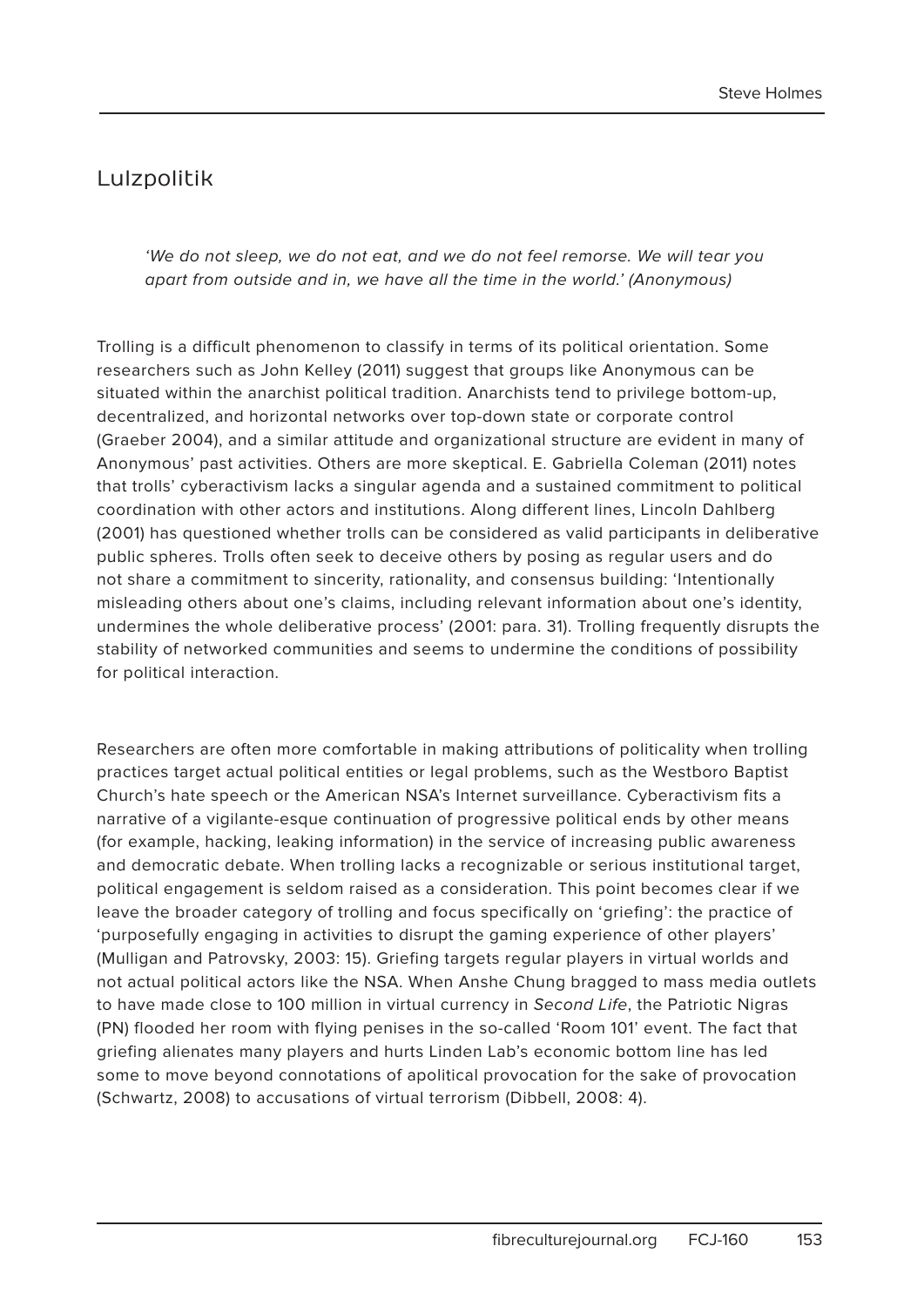In this essay, I want to push against the tacit assumption that the ends and means of trolling and griefing in multiplayer virtual worlds should be measured primarily by their resemblance to or engagement with conventional political actors. Coleman warrants her claim that trolls lack an overt agenda on the assumption that some or many trolling activities fail to mirror conventional expectations for political activity. This tension is also latent in Dahlberg's complaint that trolling's lack of sincerity interferes with the formation of networked public spheres. Despite repeated assertions by scholars that networked technologies profoundly alter modes of political interaction, there remains a pervasive expectation that online political interactions should resemble the modes of conduct of the (offline) liberal political tradition. Such ideal requirements are necessary to the promotion of certain types of resistance, deliberation, and collaborative action. At the same time, a de facto limit on what constitutes a political act for griefers or trolls can cause researchers to miss exploring some of the unique forms of political engagement specific to virtual worlds. [1]

I shall argue that political engagement specific to virtual worlds, such as the example of griefing, can be productively grasped through Jacques Rancière's political philosophy. Although he has yet to be placed in dialogue with griefing or trolling, the political and aesthetic views of Rancière have increasing currency in the English-speaking world. [2] In his major translated work Disagreement, Rancière (2004) defines 'politics' in an idiosyncratic manner. For Rancière, politics is not composed of institutionally legitimate channels for political intercourse in keeping with the liberal political tradition. Rather, politics only refers to acts of dissensus against institutions that legitimate what he calls the 'police order' that maintains unequal 'partitions of the sensible.' The latter is Rancière's term for norms of decorum, hierarchy, and identity that deny individuals the ability to act out a presupposition of political equality. Politics for Rancière is simply action – not reflection or assertion or debate – borne out of this presupposition of political equality. For precisely this reason, his work constitutes a refreshing return to pragmatism and activism in a critique-filled academic landscape where claims for action grounded in normative politics are largely met with well-justified but enervating anti-essentialisms and anti-foundationalisms.

In what follows, I explore and extend Rancière's thinking through the discussion of an older event: the PN's infamous 2006 Habbo Raid (edit: see Higgin in this issue). While the PN are currently active on patrioticnigras.net and have committed more recent offensives, I have selected this example for two reasons. The Habbo Raid's familiarity offers the benefit of requiring little in the way of expansive description, and the primary goal of this essay is the development of a Rancièrian analytical framework in relationship to griefing. More importantly, the Habbo Raid like many of the PN's activities was the epitome of nonsense. It employed offensive memes and procedural disruption on the flimsiest of motivations. The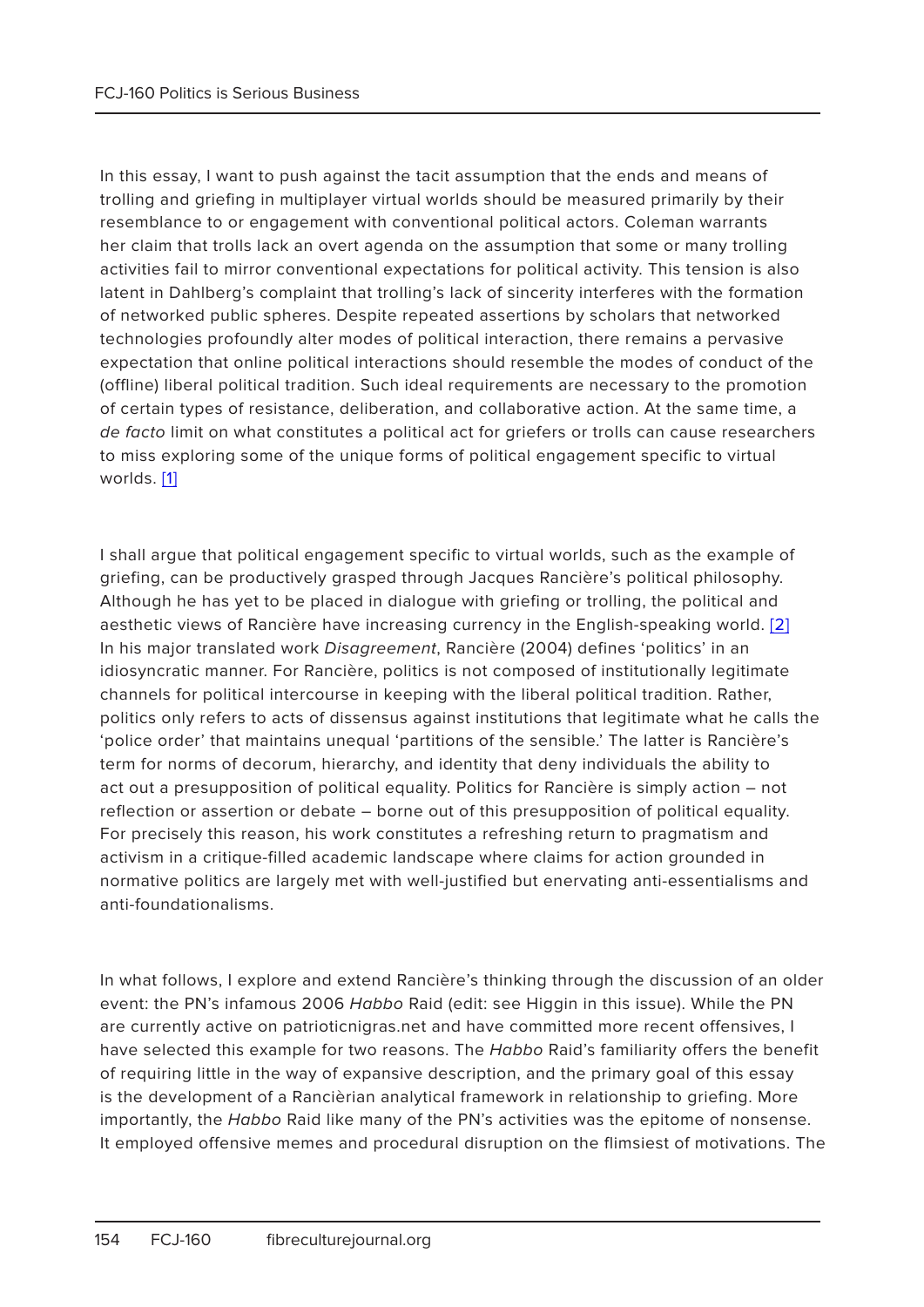PN responded to unsubstantiated rumours that system admins were disproportionately banning African-American avatars from the hotel. While the PN acted out of what might seem like a presupposition of racial equality, the comparative inequality that they challenged was fairly inconsequential. There are far more overt and pernicious instances of actual racism in virtual worlds that the PN could have targeted such as the racialized Horde avatars employed in The World of Warcraft (Nakamura, 2010). The use of these alleged bans as weak pretense to disrupt an entire virtual world could easily be interpreted as a self-interested exploitation of complex issues of representation in digital spaces.

The Habbo Raid therefore requires a different articulation of resistance and politics in virtual worlds and a better understanding of the different forms of exclusion and presuppositions of equality that are proper to the PN's interpretation of griefing. From the PN's perspective, only nonsense exists on the Internet. Of all the various splinter cells affiliated with trolling, the PN perhaps most fully embrace Anonymous' satirical goal: 'the Internet is serious business.' According to Encyclopedia Dramaticae entry, it is 'a phrase used to remind [the player] that being mocked on the Internet is, in fact, the end of the world' (2011: para. 1). While their motivations for each disruptive activity inevitably differ, the PN always attempt to make players such as Anse Chung feel embarrassed when they take their personas, politics, and businesses in Second Life or other virtual worlds 'too seriously.' Seriousness exists in part when players or software companies attempt to establish boundaries that equate identity, meaning, decorum, behaviour, and commerce in virtual social settings with the seriousness or reality of their offline equivalents. For the PN and like-minded griefers, there is no issue, meaning, or event that exists on the Internet that is serious enough that it cannot be converted into nonsense: a joke or opportunity for the online humiliation of a player or software company. It is those who believe otherwise – those who do in fact take the Internet seriously either for racist purposes or for progressive political ends – who are the most laughable of all.

An extension of Rancière's political philosophy demonstrates how the ability to fully embrace nonsense against seriousness on the Internet operates as an important form of politics for griefers. 'Seriousness' for the PN's Habbo Raid is akin to a Rancièrian partition of the sensible. Seriousness is specific to the particular ways in which Internet users can operate within conditions of possibility structured by the protocols of a given virtual world or networked community. Like many griefers or trolls, the PN acts for 'lulz' or 'win': the desired online audience response to a successful act of disruption or humiliation. While griefing or trolling activities most often generate only mildly annoying noise for other players within an online space, the PN's specific use of *lulz* and win in the Habbo Raid marked the breaking point or moment of dissonance for a system that has otherwise been functioning to support 'partitions of seriousness' at a procedural level (defined below). A Rancièrian political act means that what counts as political is measured by virtue of the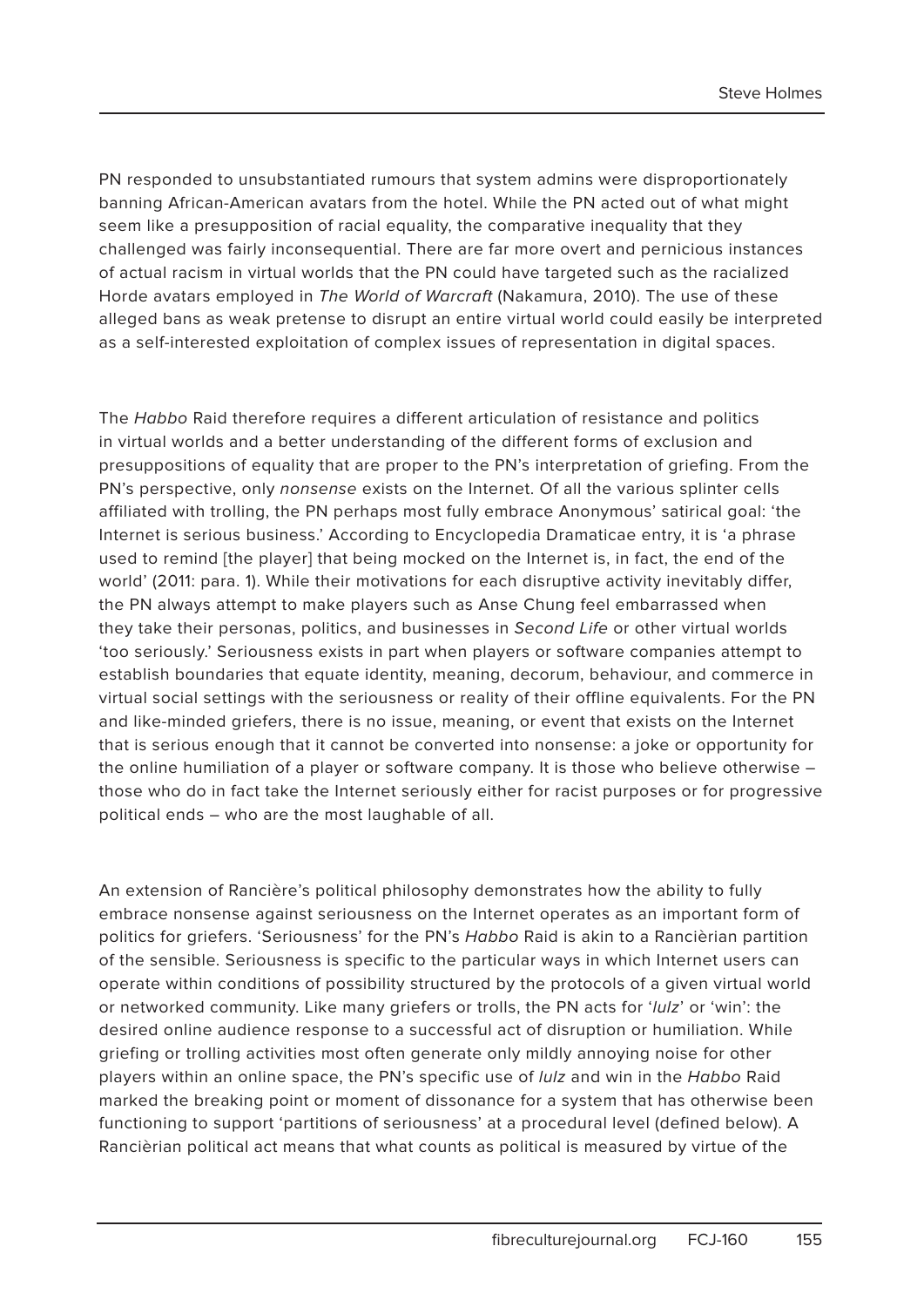effect that it generates and not by its sustained engagement with a single actor or issue. Disruption—provocation for provocation's sake—is not enough. Rancière's political goal of dissensus obtains when what people see is changed, the sensible is repartitioned, and a regime of the perceptible is challenged. Requiring a virtual world-specific extension of Rancière's thought, the PN acted in the Habbo Raid not primarily out of a presupposition of political but procedural equality that was designed to safeguard all players' creative agency to engage in nonsense against invisible police orders of seriousness.

# Occupy Habbo

Estimated at around 150 individuals by Bakioglu (2009) and originally based in the 7Chan and Something Awful websites, the PN – formerly the /b/lockers – are an offshoot of the larger online community Anonymous. While the targets of trolling and griefing groups vary greatly, the PN has taken a special interest in making life difficult for Linden Labs customers. Their manifesto claims 'ruining your Second Life since 2006' as a primary purpose for action ('Patriotic Nigras,' 2012: 2). Describing a 2006 attack, Dibbell writes:

[S]hortly after 5 pm Eastern time on November 16 [in the Albion Park section], an avatar appeared in the 3-D-graphical skies above this online sanctuary and proceeded to unleash a mass of undiluted digital jackassery. The avatar, whom witnesses would describe as an African-American male clad head to toe in gleaming red battle armor, detonated a device that instantly filled the air with 30-foot-wide tumbling blue cubes and gaping cartoon mouths. For several minutes the freakish objects rained down, immobilizing nearby players with code that forced them to either log off or watch their avatars endlessly text-shout Arnold Schwarzenegger's 'Get to the choppaaaaaaaa!' tagline from Predator. (2008: 3)

This episode demonstrates several idiosyncratic staples in PN's tactical arsenal and particular interpretation of griefing: engaging in gridwide-system disruption across numerous platforms, spamming through offensive memes involving self-consciously ironic and stereotypical African-American avatars with Afros, and hacking or repurposing in-game objects created both by game designers and players for anti-social effects.

From July 6-12, the Habbo Raid occurred at the Habbo Hotel hosted by the Finland-based Sulake Corporation. Habbo is a virtual chat room designed for teenagers to socialize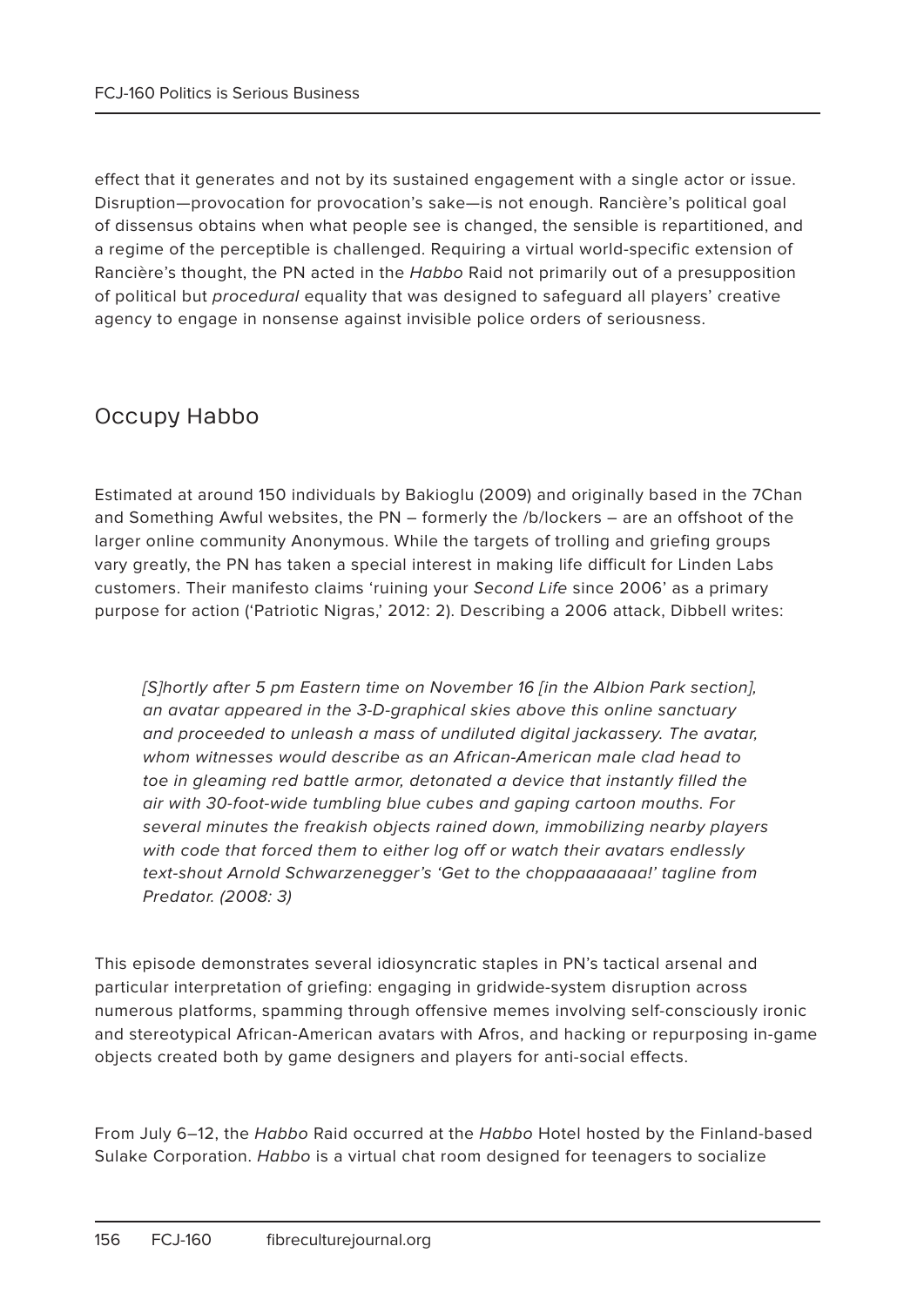through textchats in a variety of simulated hotel/resort-style public areas. According to primary sources (Sklar 2009; Bakioglu 2009), 4Chan's b/ (random) boards provided the exigency for the raid by circulating the accusation that the Habbo web admins were disproportionately banning black avatars based on their skin colour. In response, a group of 4channers calling themselves the /b/lockers occupied the entire hotel. The largest raid occurred on July 12 as the /b/lokcers were joined by other Anonymous-affiliated websites. The collision detection in the Habbo avatars meant that a 'physical' occupation of space was possible because avatars would not run through each other. The PN blocked access points to popular chat areas with black avatars in Afros and Armani suits, rendering these spaces impossible to walk through. The PN spammed the textchats with memes, self-parody, and racist jokes. At one point, they arranged their avatars into their trademark Swastika pattern–what has since become known as the 'Swastiget' meme. The Pool Area was a central target in the raid. The PN explained to other players that the pool had to be barricaded due to an AIDS outbreak. In direct response to allegations of the banning of black avatars, the PN claimed that black avatars had to be in the Pool Area to 'guard the safety' of white avatars. As documented by the website KnowYourMeme, 'Pool's Closed Due to Aids' became the PN's rallying cry along with 'harbl'–the community-specific code word of 4chan for penis (para. 1).

The PN's tactics in the Habbo Raid were not random or uncoordinated, and the effects of this raid extended beyond a momentary disruption. Even when systems admins retaliated, the PN developed a 'Pool Tool' software program that reactivated a banned player account. They also provided user-friendly instructions on how to spam Habbo by avoiding the censor filter. The PN achieved lulz by July 12. Habbo had to shut down as members of Encyclopedia Dramatica, 4Chan, Anonymous, and other affiliated troll communities and allies joined the raid. The Habbo Raid eventually manifested in non-digital variants when activists in Afro wigs and suits formed a Swastiget and protested outside of Sulake's physical headquarters. To make sure that the consequence of their protest was more than just a singular event, the PN have continued to spam the pool on the same day each year as a perpetual reminder of their presence and perhaps to affirm Anonymous's slogan that graces the top of this essay, 'We do not sleep, we do not eat and we do not feel remorse. We will tear you apart from outside and in, we have all the time in the world.'

# Sitting Down at Habbo's Lunch Counter

The political implications of the Habbo Raid make little sense if we evaluate them through the requirements of a liberal public sphere predicated on sincerity or consensusbuilding. Rancière's framework in Disagreement is helpful to situate the PN's actions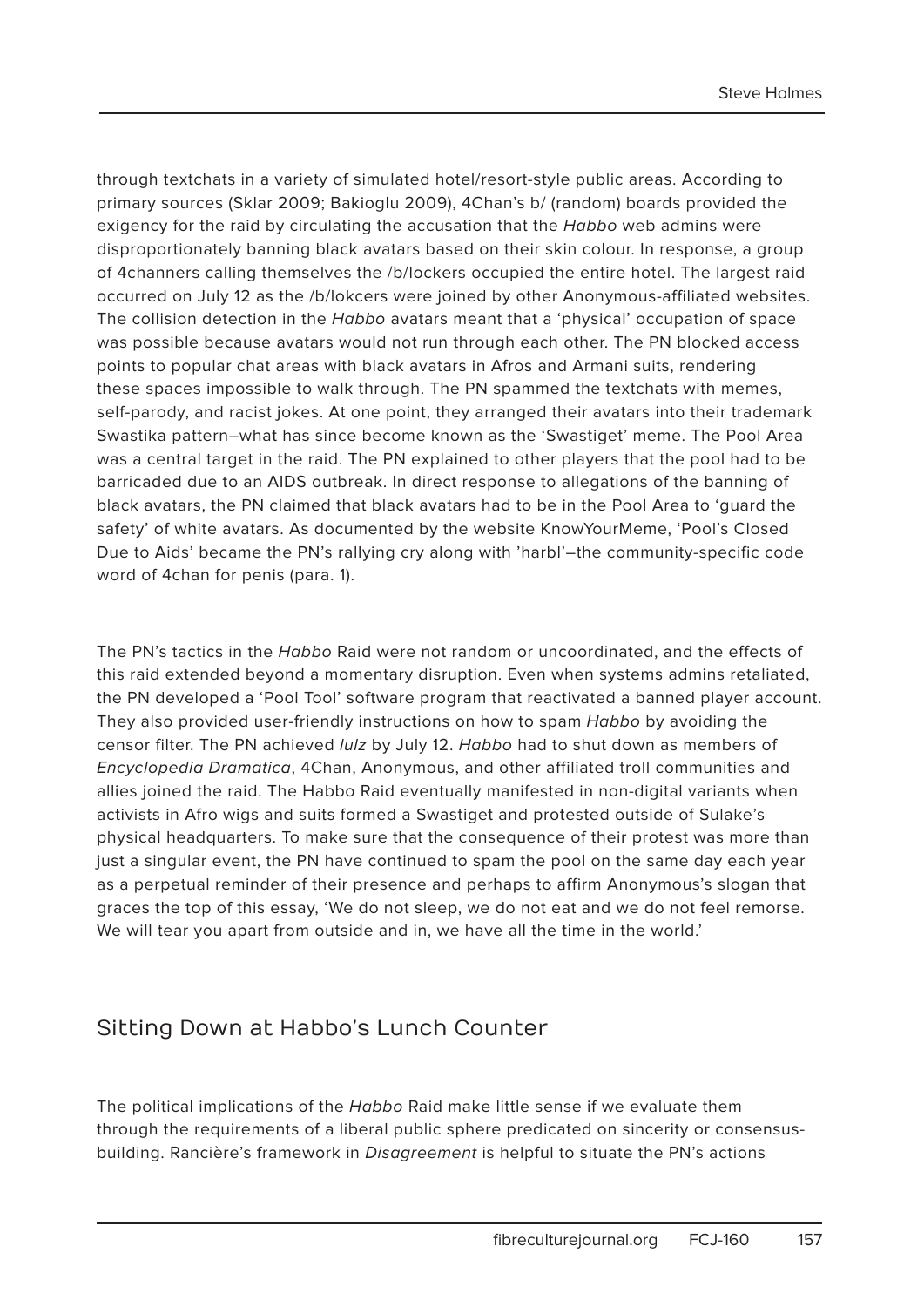because his articulation of politics does not require any universal target (state, monarch, corporation), sustained agenda, or require any specific form (reasoned dialogue, letters to the editor, protests) to engage in a political struggle. He offers a deceptively simple claim: politics is a form of action borne from 'the presupposition of the equality of anyone and everyone' (2004: 17). Equality is never the result of top-down political processes or deliberative entities in political institutions that determine the definition of equality. Equality is not something that a state can legislate, an Internet provider can preserve, or a Habbo administrator can distribute and apportion. These formal institutions necessarily convert individuals to passive objects of political distribution. Rather, politics is a form of solidarity that obtains through a bottom-up presupposition of those who act out of this presupposition of equality.

Rancière at once wants to avoid reducing politics to common forms of progressive identity politics (queerness, feminist, blackness) while simultaneously giving a definition to politics to enable action on behalf of these groups: politics is an 'empty freedom' that all possess. He maintains that all individuals possess equal intelligence, not in the sense of having specialized knowledge like a quantum physicist but in the sense of a potentiality or faculty for creating conditions for their own well-being with others. Equality only exists through a demonstration of an individual's equality vis-à-vis a social system–virtual or otherwise. Politics lies in our concrete practices, not outside or in abstraction from social conditions. Unlike Jürgen Habermas, who criticized the Internet's fragmentation of the ideal conditions for a rational public sphere, Rancière does not believe that individuals need to secure abstract conditions under which they can discuss and debate who will be a distributor and who will be an object of distribution in a given political hierarchy. Politics can only emerge from within Habbo by the activities of individual players in the service of a presupposition of some semblance of equality.

Before examining the PN's interpretation of equality for the Habbo Raid, it is necessary to describe the partitions of the sensible that Rancièrian politics works against and the police orders that sustain them. According to Rancière, politics is an event that arises only with respect to the resistance of police orders that maintain partitions of the sensible and that keep the demos—the 'count of those who have no count' from participating as equal actors (2004:29). Politics only exists in relationship to verifications and enactments of equality. When four freshman students from North Carolina A&T walked into a lunch counter at a Woolworth's in Greensborough in 1960, sat down, and asked to be served, they enacted politics. The police order, the sum total of institutions, discourses, and affective states that enabled legalized segregation and de facto racism, had established a clear partition of the sensible that refused to allow black bodies political equality with white bodies. The police order is not to be confused with those professionals who wear badges and make arrests (although they are certainly related). The police order is also not equivalent to Marxism's false consciousness or to Michel Foucault's earlier work on knowledge/power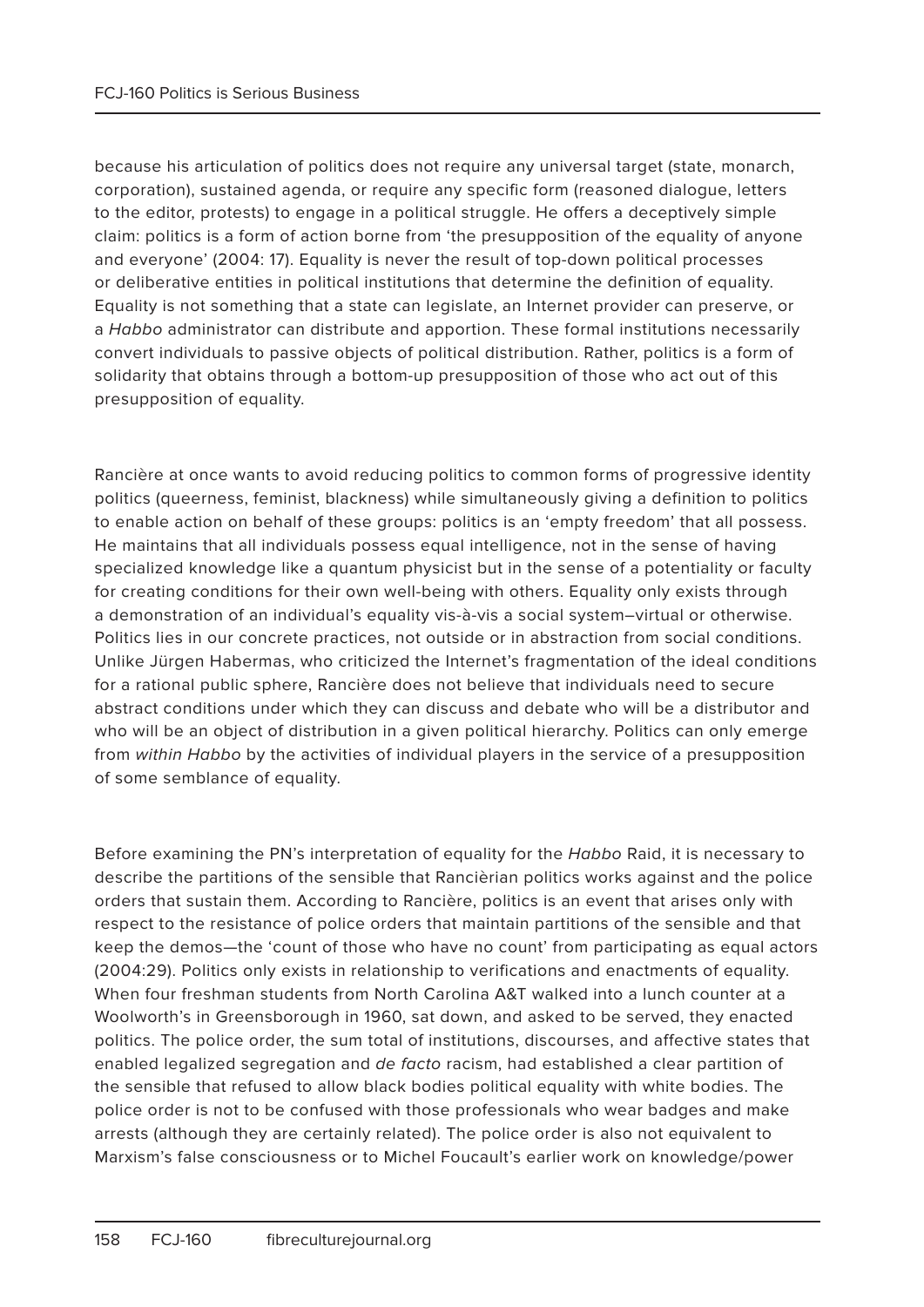and the production of docile bodies. The police order is much less specific and concerns in general the establishment of communicative and behavioural norms as they are invented, circulated, reaffirmed, and produced to be then distributed to define how bodies are ordered by these norms: 'Politics is generally seen as the set of procedures whereby the aggregation and consent of collectivities is achieved, the organization of powers, the distribution of places and roles, and the system for legitimating this distribution … I propose to call [this system] the police' (Rancière 2004: 28). The police naturalize and justify the institutions that structure social hierarchies to the extent that they form a continuation of our daily lives and identities. Rancière's description is worth quoting at length:

The police is thus first an order of bodies that defines the allocation of ways of doing, ways of being, and ways of saying, [and] sees that those bodies are assigned by name to a particular place and task, it is an order of the visible and the sayable that sees that a particular activity is visible and another is not, that this speech is understood as discourse and another as noise.'

Conventional theoretical splits between public and private or economic classes are already engaged in maintaining what he calls partitions of the sensible (partage du sensible) that sustain the police order.

These two forms - police inequality and political equality - 'must remain absolutely alien to each other, constituting two radically different communities even if composed of the same individuals' (34). Politics therefore means actually sitting down at the lunch counter and making visible a form of political equality that the police order commands to be invisible. The four freshmen did not stand outside with picket signs asking for political equality. Rather, they acted as if they were politically equal subjects who expected to be served in a manner identical to a white customer. By occupying the lunch counter, these freshmen disturbed the partition of the sensible not through participating in deliberative consensus but by manifesting an act of dissensus. According to Rancière, dissensus is 'the production through a series of actions of a body and a capacity for enunciation not previously identifiable within a given field of experience, whose identification is thus part of the reconfiguration of experience … The activity [of politics], by presuming equality, is itself challenge to the police everywhere' (2006: 35, 59).

From this initial framework, it is possible to begin classifying the PN's presupposition of equality and establishing specific partitions of the sensible that they challenged. Working within the police order in the Habbo Raid would have included filing legal 'cease-anddesist' orders or trying to use reason in chat rooms, Wikis, bulletin boards, or social media to solicit more players to engage Sulake's interest in this problem. Acceding to these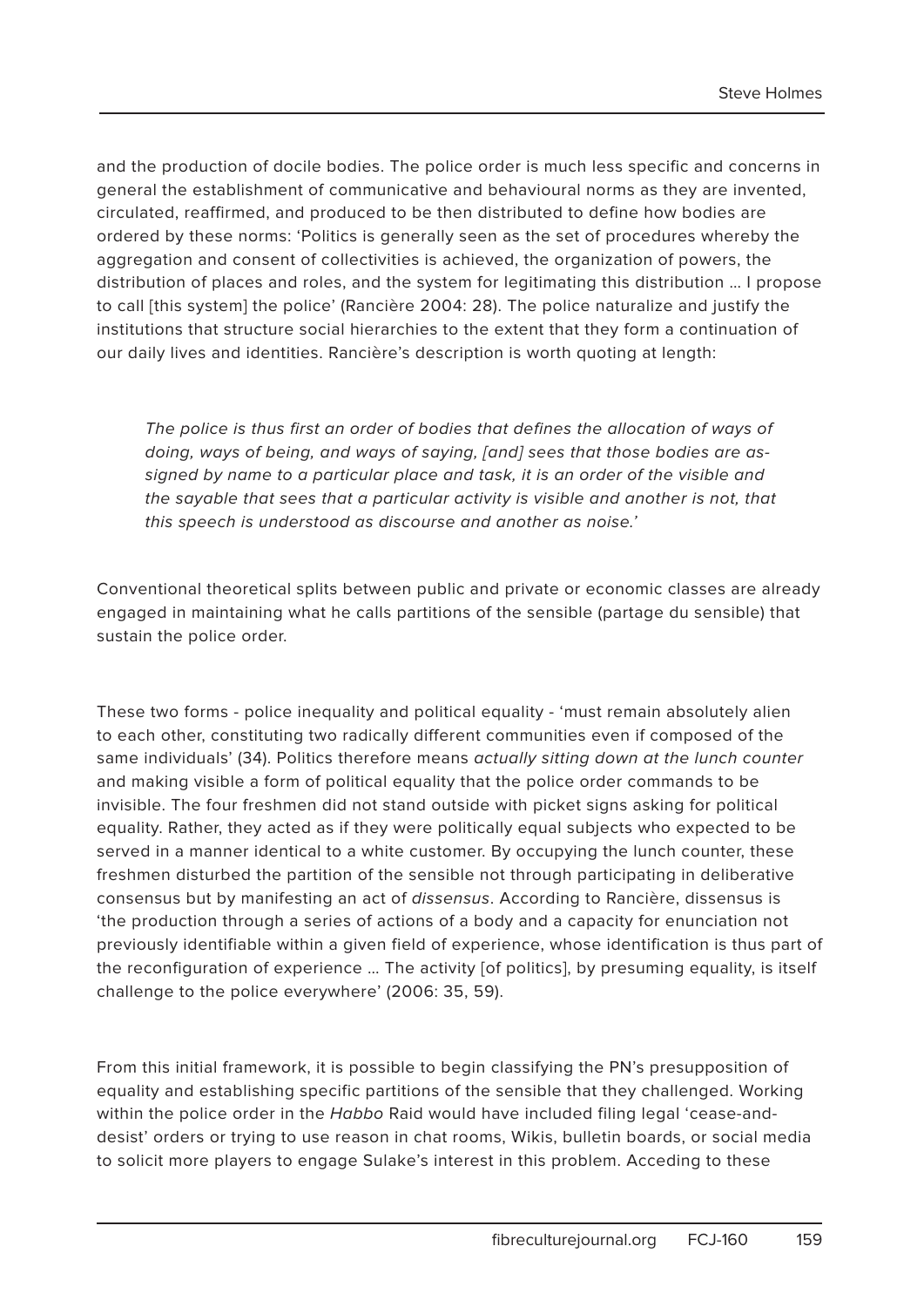terms of engagement would have meant accepting Sulake's authority to set the terms of who is and who is not an active distributor of political equality in a virtual world. To qualify as an enactment of politics, the PN also could not have sought to permanently close down Habbo or to occupy it for all time. Politics for Rancière only exist in making visible police inequality through a verification of political equality in spaces where inequality exists. Politics is only what 'shifts a body from the place assigned to it or changes a place's destination. It makes visible what had no business being seen, and makes heard a discourse where once there was only place for noise' (30). Rancièrian politics does not seek to take the form of a new police order, a new mode of government or a more equitable distribution of wealth, commodities, or avatar access to the pool area.

While it is clear that the PN made black avatars visible in an area (a police order) that they were prohibited from, the presupposition of equality is of a qualitatively different order than non-virtual world forms of politics. A declaration of political equality grounded in the capacity for speech and action would have to point first to partitions of the sensible at the levels of software and hardware such as is the case of the 'digital divide': those economically prohibited from access to the technology that is necessary for participating in the construction of online identities in Habbo. As a point of comparison, it is not as if Habbo's system administrators banned IP addresses from predominantly African-American regions of the United States. Similarly, we should count disproportionately incarcerated African-American prisoners who are often denied the ability to participate in online virtual worlds as they serve their sentences. These individuals arguably would be an actual 'count of no count' for a virtual world. Digital divides and prisoners are in fact reflective of police orders of political equality, but these are not the types of police inequality that the PN was principally interested in challenging in the Habbo Raid.

# Partitions of Seriousness

In virtual worlds, players' creativity offers a space where police orders could be formed and contested, with little 'real world' consequence. Mia Consalvo argues that games cannot be measured by the rules that structure daily life. The anonymity of the Internet and virtual worlds means that players are able to 'experiment with actions, identities, and practices that in real life are forbidden' (Consalvo, 2007:186). Participating in a griefing raid will have few negative consequences for any participants in comparison to Occupy Wall Street protesters who face professional police harassment and incarceration for enacting politics. Despite similarities in the partitions of the sensible, it is nearly impossible to create an exact analogy for occupying a segregated lunch counter and occupying a hotel in a virtual world precisely because the consequences of griefing and police orders manifest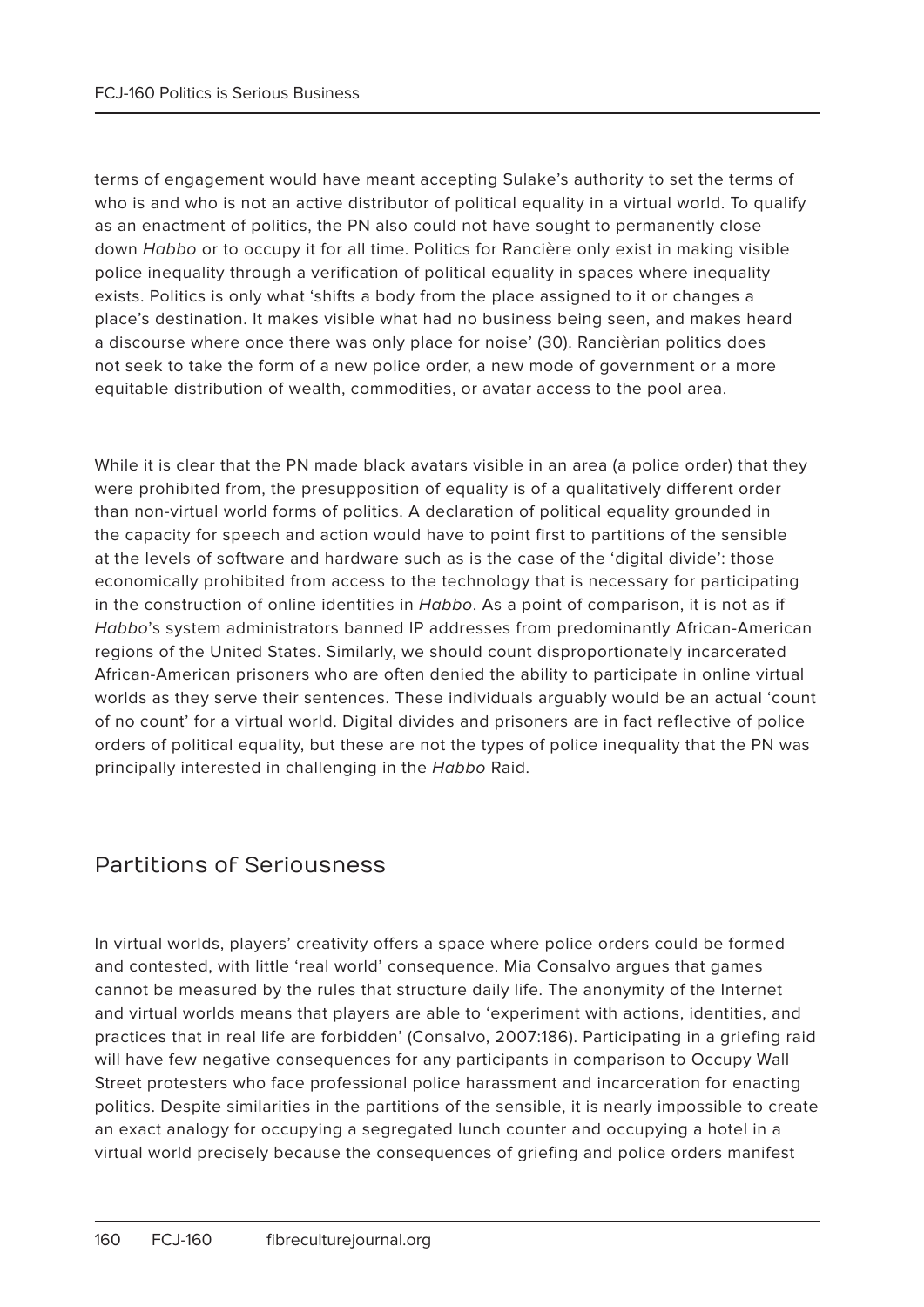differently in virtual spaces: 'Although griefers are in some cases believed to behave as they do because there are no consequences for them, many would argue that there are no real consequences for their so-called victims either' (142). Consalvo's comments do not ignore the real emotional harm to players that griefing can cause. Her perspective reflects an understanding that police orders within virtual worlds are not designed to effectively legislate or manufacture truly effective partitions of political inequality in ways that correspond exactly to their offline equivalents.

As T.L. Taylor (2011) has noted, all players–griefers and non-griefers alike–must be seen as productive agents and we must resist the temptation to be frustrated with those who fail to play 'right' (159). If right play is limited to Anshe Chung's Second Life hubris (from the PN's perspective) or the system administrator's ban of black avatars, then Taylor's comments indicate a potential inroad for a Rancièrian analysis. The PN could be said to have enacted politics not out of a presupposition of political equality–a concern specifically born in reaction to the algorithms of liberal political philosophy and expectations of daily-life communications protocols–but out of a presupposition of procedural equality for experimentation specific to partitions of seriousness in virtual worlds. I add the term 'procedural' to 'presupposition of equality' simply to reflect the fact that all actions in virtual worlds are bound up in the conditions of possibility structured by the software protocols of the virtual world and these protocols in turn structure a virtual world's police order (Bogost 2010; Galloway 2004). A presupposition of procedural equality affirms (verifies) the equality of players' immanent faculties to create nonsense and resist 'seriousness' where in-game structures have promoted seriousness in any form. Procedures refer to seriousness explicitly supported by software protocols (Habbo admins) or tacitly supported by players like Anshe Chung who act as if Second Life economies were as serious as real world economies. In fact, it was the attempt to remediate offline forms of political inequality into a virtual world that constituted a 'serious' partition of the sensible in the Habbo Raid. As I will discuss below, procedures also include invisible partitions of seriousness such as a company's data collection of player habits in order to improve the commercial viability of the game.

Procedurality and the affirmation of nonsense vis-à-vis seriousness emphasize one major point of difference and extension from a strict Rancièrian account of politics. For Rancière, an act of dissensus that does not participate in the verification of human political equality would not count as politics. He would likely view the Habbo Raid as an act of dissensus that exposed a partition of the sensible without ultimately serving political equality. By contrast, equality for the PN presumed the collective right to declare any serious activity as nonsense–a conception of politics that they interpret as specific to procedural equality in virtual worlds. From their perspective, the procedural effort to treat meaning or events (seriousness) in Habbo as somehow equivalent to their offline equivalents enacted a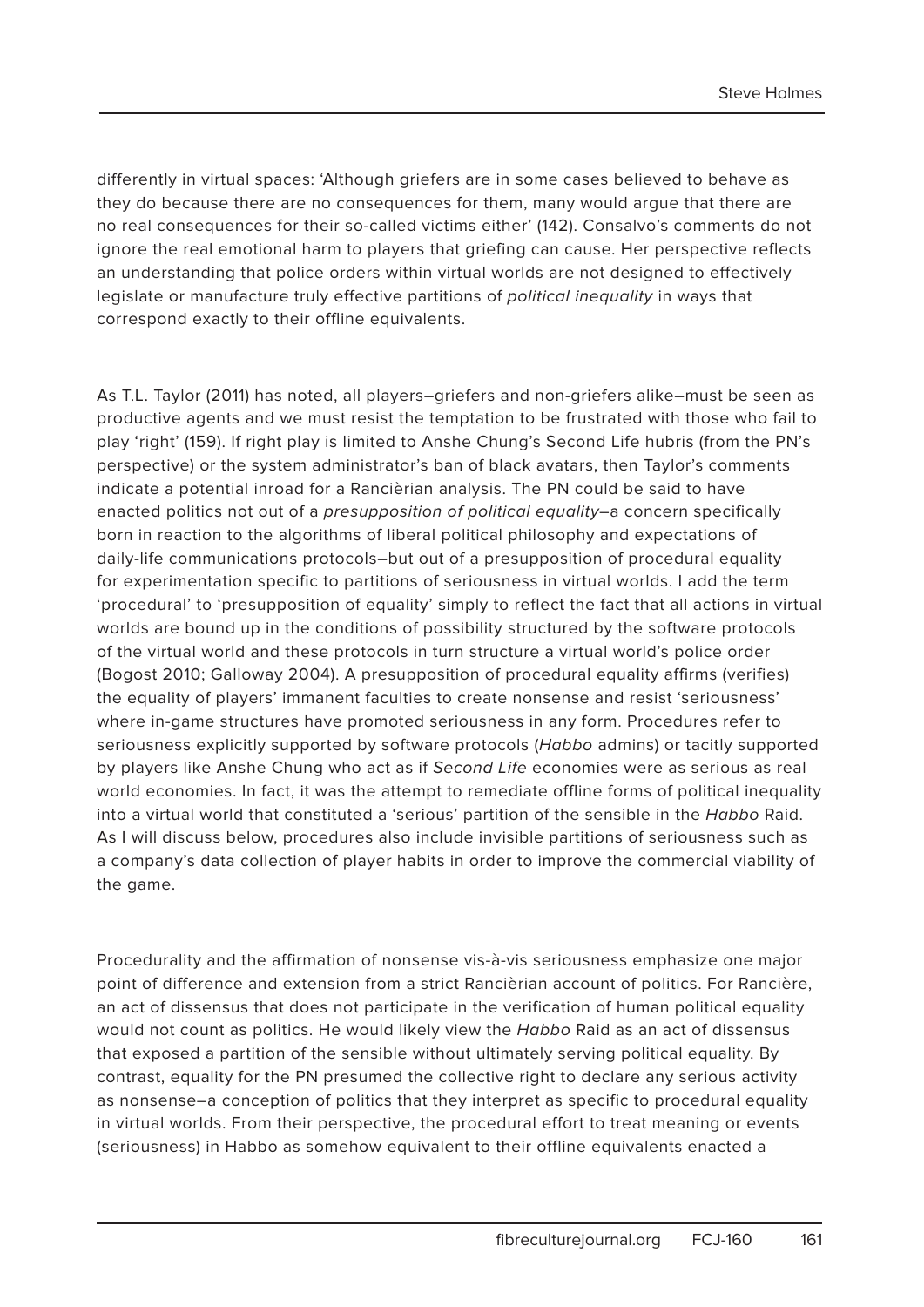partition of seriousness. The PN operated out of a presupposition of the procedural equality to engage in dissensus against police orders of inequality when topics, subjects, and behaviours affirm that seriousness exists. Whatever the system will allow (for example, nonsense) to be made manifest is whatever players should be allowed to creatively foreground as nonsense against partitions of seriousness at the procedural level.

Such a suggestion does not authorize non-serious forms of racism at either procedural or non-procedural levels. Nor is it a contradiction to declare that the PN's particular anti-racist gesture is motivated by an affirmation of players' creative ability to traffic in nonsense against seriousness rather than by political equality in Rancière's strict sense. The former is the expression of politics proper to the PN's verification of procedural equality. As I interpret their actions, nonsense is an empty signifier. Nonsense has no content except with regard to challenging partitions of seriousness. By definition, nonsense cannot be instrumentalized for serious racist purposes or else is it no longer nonsense and is no longer attached to a verification of one's ability to engage in nonsense against partitions of seriousness. The use of racialized content and other offensive memes in their raiding activities were only a means to very specific and non-racialized end. According to one PN member, '[Offensive memes are] only one element, he insists, in an arsenal of PN techniques designed to push users past the brink of moral outrage toward that rare moment – at once humiliating and enlightening – when they find themselves crying over a computer game' (quoted in Dibbell, 2008: 4). Simply stated, an endorsement of nonsense in the context of resisting partitions of seriousness does not result in an 'anything goes' abandonment of a progressive politics of representation. Rather, the declaration of nonsense signals the possibility that politics will be enacted in relationship to a virtual world's partitioning of seriousness. This ability to produce nonsense is a collective presupposition to any and all virtual world players, especially those who have 'too much time on their hands.' By making partitions of seriousness visible, the PN attempted to call all players' attention to actual restrictions on the creative nonsensical freedom to resist seriousness that they always already possessed. Their favoured Swastiget meme thereby served as a heavy-handed and intentionally clichéd reminder that seriousness in Habbo is akin to fascism or totalitarianism.

The PN's identification of seriousness could be said to take the form of a specific type of activism and advocacy for an alternative communal 'norm' of nonsense on the Internet. However, it is more accurate to claim that these actions did not result in the establishment of new 'norm' because the politics of nonsense was only asserted in relationship to partitions of the sensible, and the PN's politics did not outlast its enunciation in relationship to re-partitioning seriousness. When political action did occur, it only exposed (made visible) what the PN viewed as a partition of the sensible in a virtual world that sustained a police order of seriousness while asserting their collective egalitarian right to enact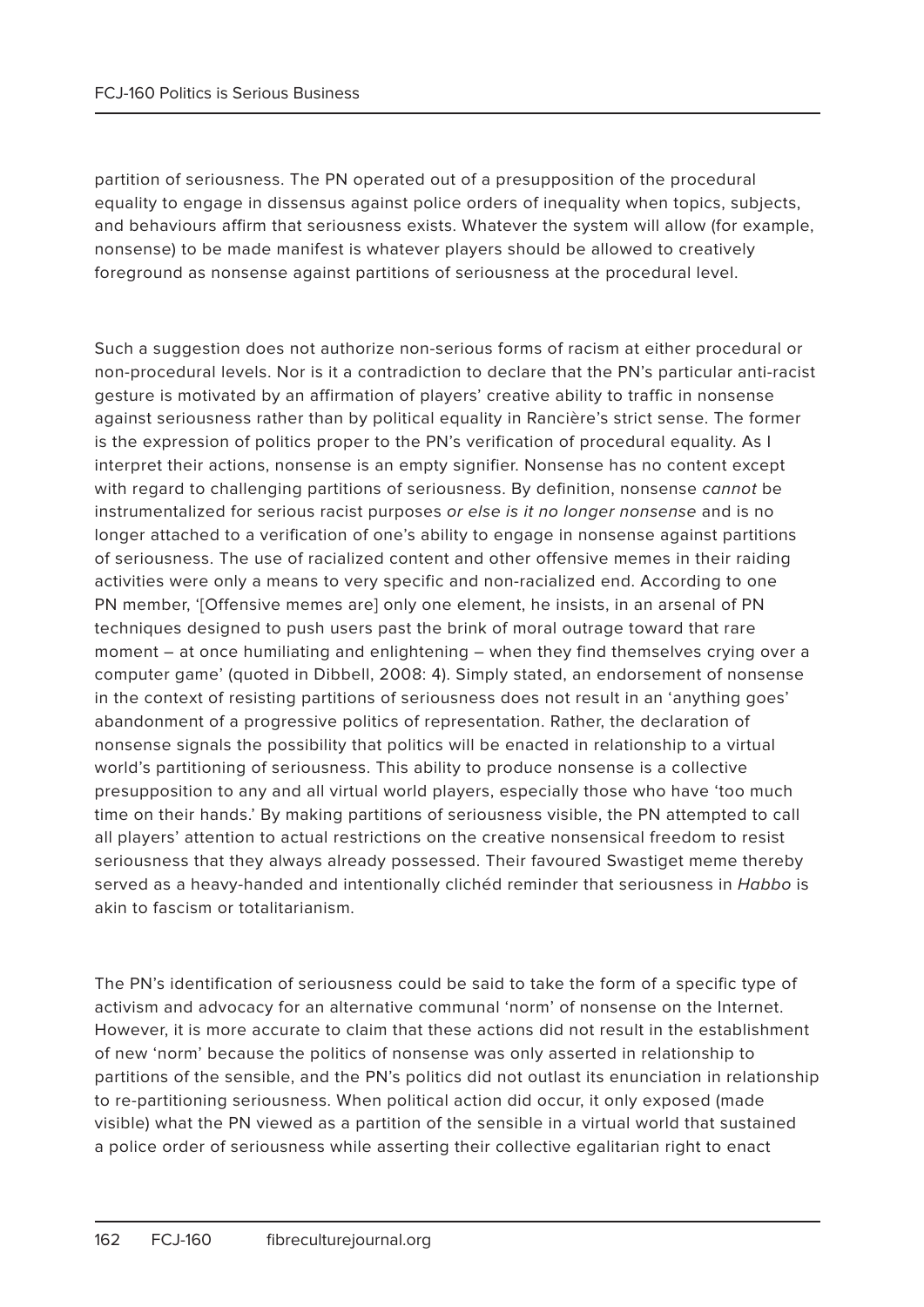nonsense against seriousness. For Rancière, politics always has to obtain within a presupposition of collective (procedural) equality (of the resistance to seriousness). Except when they decide to act out of this presupposition to resist seriousness on behalf of the Internet collective, the PN cannot be said to engage in politics. The PN's actions are not therefore properly characterized in negative stereotypes of anarchists or nihilists as 'unstructured agent[s] of chaos lashing out haphazardly at government and civilian alike' (Reichert, 1969: 28). The PN's politics in the Habbo Raid obtained with very specific goals in mind: lulz and win in relationship to seriousness and a presupposition of egalitarian procedural equality.

### Aestheticizing Procedures

The partitions of the nonsensical that are exposed through the PN's enactment of politics mean that 'victims' are tacitly complicit in certain police orders by virtue of playing the game. Visibility must occur at a procedural and system level of disruption or else dissensus would fail to reveal a given partition of the sensible to all players who were interacting with the system. Rancière's politics changes a partition of the sensible via aesthetic acts. Aesthetics is thus 'a delimitation of spaces and times, of the visible and the invisible, of speech and noise, that simultaneously determines the place and the stakes of politics as a form of experience' (Rancière, 2006: 13). The aesthetics of politics is 'a matter of appearances' that introduces 'a visible into the field of experience' (Rancière, 2004: 74, 89). Where human voices are invisible, unrecognizable and reduced to phone (noise) of animals, politics is what enables speech, 'thus making apparent both a body and capacity that had been discounted from the sensible arrangement of police aesthetics,' working toward a community born of aestheticization the 'virtual or immaterial community of equalities' (Rancière, 2004: x). Procedurality offers an additional method of extending Rancière's thinking for politics and the visibility of 'speech' in the Habbo Raid. It is the procedures themselves that must be made to speak.

In identifying procedural seriousness, the aesthetics of the dissensual act in the Habbo Raid were tied specifically to a reminder of how players' 'immersion' in virtual worlds is artificial. Immersion functions to support partitions of seriousness. In this context, seriousness is tied to protocols and corporate agendas that are 'invisible' when researchers describe a virtual world through personal player ecologies or the game's representations and narratives alones–a problem Lisa Gitelman among others has well-described as 'screen essentialism' (2008: iv). Along these lines, Bakioglu (2009) offers a productive distinction between 'grief play,' ('a type of game play') and 'griefing' ('disruptive cultural activity'). She suggests,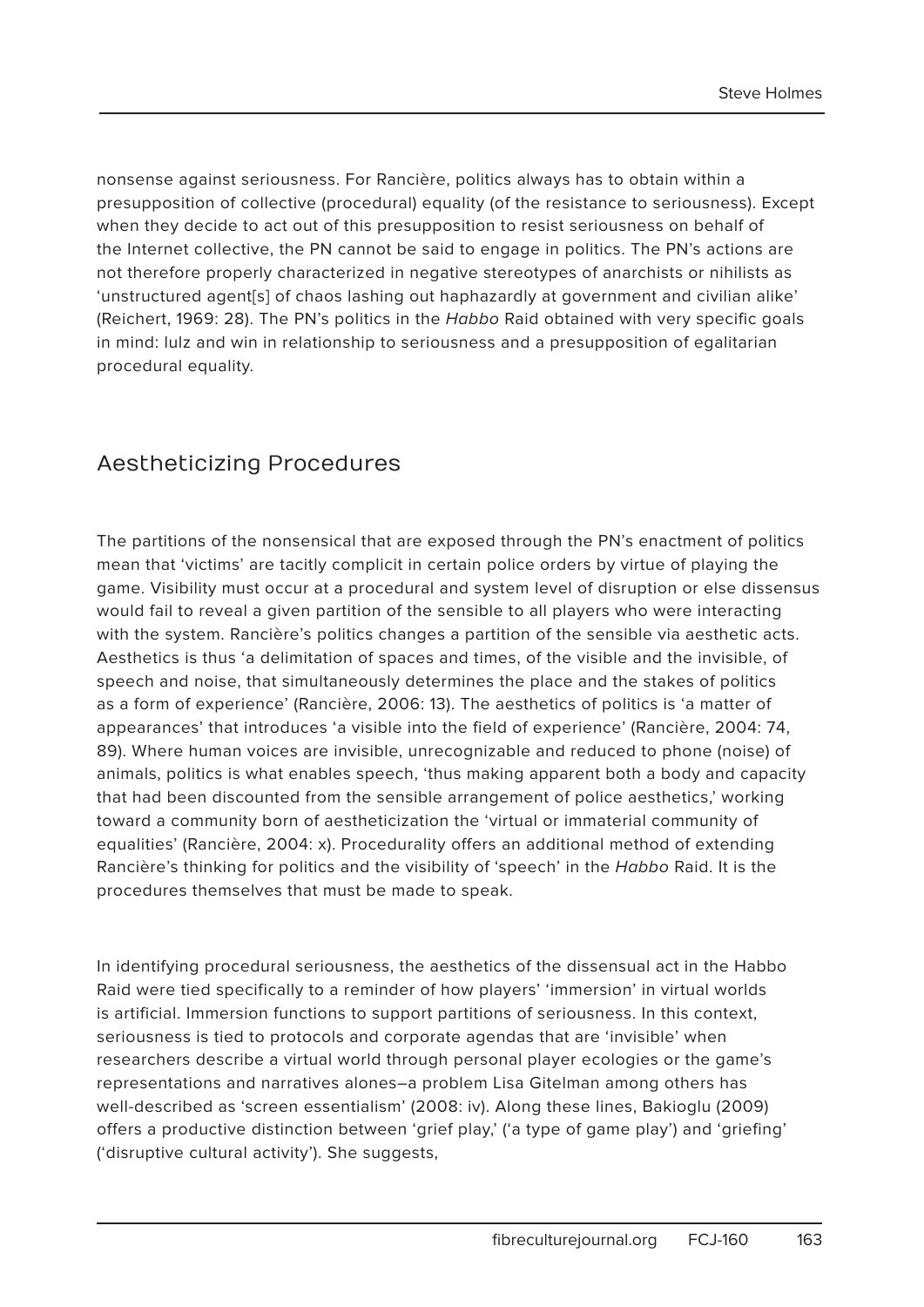Claiming that they are causing turmoil for lulz (or laughs), griefers treat their activities as mere game play. However, underneath the rhetoric of game play based on targeting those who take the 'Internet as serious business,' there exists a cultural phenomenon with serious effects. They not only jam the world's signification system and subvert the bourgeois taste by spamming the environment with offensive objects, but also attack capitalistic ideology. By crashing sims and significant media events, and regularly launching raids in-world that result in causing businesses to lose money, thereby hurting the virtual economy at large (2009: x). While griefers temporarily inconvenience other players, such activities cause system lags and other protocological disruptions (De Paoli, 2010). Raiding, Bakioglu claims, spams servers and makes the entire virtual world run at slower levels. He writes, 'Every object (including avatars) uses up a certain amount of server space, that is, the resources of the server such as memory. This type of environmental poaching breaks the system in a much more fundamental way than merely attacking the content of the world' (2009: xi). There is no act of disruption in a virtual world that is unaccompanied by various human–coders, engineers, legal teams, graphic designers–and nonhuman actors–hardware, software, fiber optic cables. All actors and networks work together to create the emergent assemblage that Taylor (2009) calls the 'play moment' that griefers' politics resist. If the system operates normally while making racism invisible at a procedural level, then procedural disruption and flooding banned spaces with black avatars is the proportional political act of dissensus until lulz is achieved.

Hardware effects are worth mentioning because creativity and nonsense are not the only potential outcomes of the forms of collective solidarity that the PN engaged in the Habbo Raid and elsewhere. Many of their activities can engage with political inequality. The PN's procedural effects in raids in virtual worlds address the (serious) police orders tied in with the economic stability of companies such as Sulake or Linden Labs. It is easy to forget that the PN's particular attack on Anshe Chung, for example, cannot be isolated or abstracted from the other actors, networks, and assemblages that sustain players' abilities to play. Many of the PN's raids in Second Life express a partial desire to re-partition the sensible at protocological levels and encourage conversations about the production of subjectivity through corporate 'big data' surveillance. Maia Bäcke (2009: 111) has gone so far as to suggest that Foucault's critique of control and surveillance is useful for understanding the level of surveillance designed into Second Life by Linden Lab. The PN's hostility to surveillance indicates that political equality and the resistance to seriousness are hardly incommensurate. Surveillance enables corporate seriousness and potentially circumscribes players' creative abilities to engage in nonsense. To the extent that police orders threaten to make virtual worlds 'serious' places in any capacity, the PN will likely continue to find motivation for nonsensical enactments that presuppose creative procedural equality.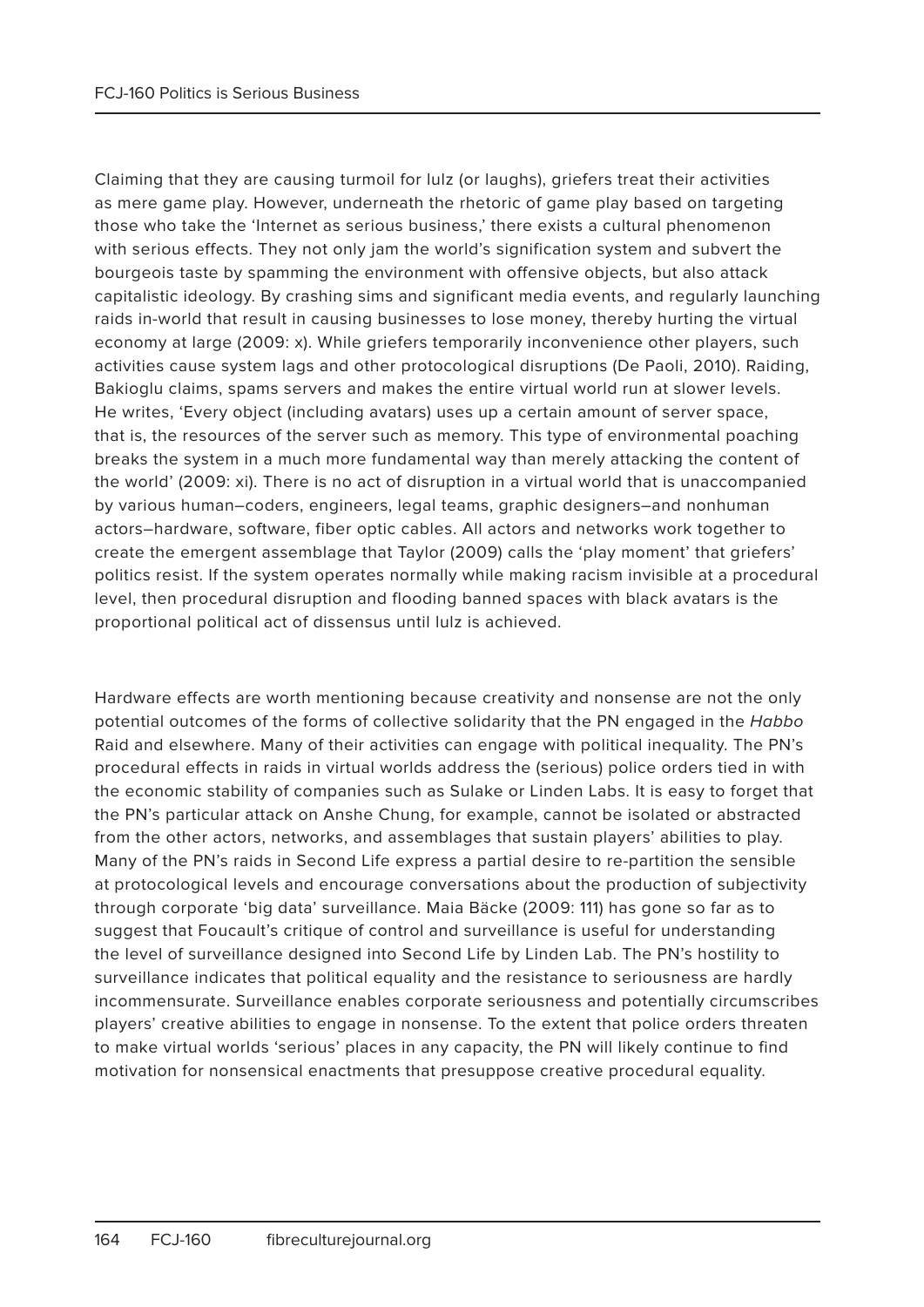#### Conclusion: We Have All the Time in the World / Ain't Nobody Got Time fo' Politics

In my analysis of the Habbo Raid, I have sought to avoid imposing a rigid Rancièrian framework on the PN's activities. Rather, I have attempted to extend his general political concepts to illuminate certain aspects of the PN's acts of dissensus against partitions of seriousness as a neglected aspect of political activity in virtual worlds. This analysis was not designed to be comprehensive, and it is my hope that these initial efforts will encourage others to explore Rancière's rich corpus of writing in greater detail and specificity with regard to trolling and griefing. [3] For those who still baulk at the idea of griefing and nonsense as a political activity, I submit that one major benefit of considering Rancière's political philosophy is that griefing does not always have to be political. He readily concedes that the ideal manifestation of politics in the 'real world' seldom occurs given the strength of dominant police orders and the likelihood that politics cannot do away with police orders once and for all (Chambers 2012: 41–43). [4] Rancièreian politics is in constant need of verification and rearticulation through a variety of aesthetic and procedural practices. As virtual worlds grow in popularity, Rancière's thinking can enable the recognition of important mechanisms through which politics and griefing have aligned in the past and will continue to align in the future.

A Rancièrian articulation of the PN's politics additionally elucidates attempts by game theorists to see rule-breaking as creative and agentive acts of playful transgression. In this context, seriousness remains a significant obstacle in the political assessment of griefing. Julian Kuecklich (2004) has observed that dissensus and art in the 'real world' enjoy a privileged relationship while any disruptive form of play in a virtual world is all too often interpreted as terrorism or nihilistic vandalism. This double standard is yet another police order that the Habbo Raid calls into question. Players who view all griefing activities as mere vandalism or virtual terrorism often take their own roles in the game 'too seriously' (see Dibbell 2008). Lacking formal political actors, virtual worlds are conventionally regarded as inferior realms of political activism when they are evaluated only by comparison to examples such as the lunch counter sit ins of the Civil Rights era. Indeed, my implied comparison between the two forms of occupation in this essay was deliberately intended to provoke this tension. The PN's presupposition of procedural equalities confronts any analytical elitism that reduces politics to 'serious' (offline/real-world) forms alone. Such a declaration of the politics of nonsense against seriousness is not the 'end' of the possibility of political activism online. It is to recast entirely the categories and units of political analysis grounded in consensus, deliberation and political equality that we traditionally use to identify political interaction among griefers in virtual worlds.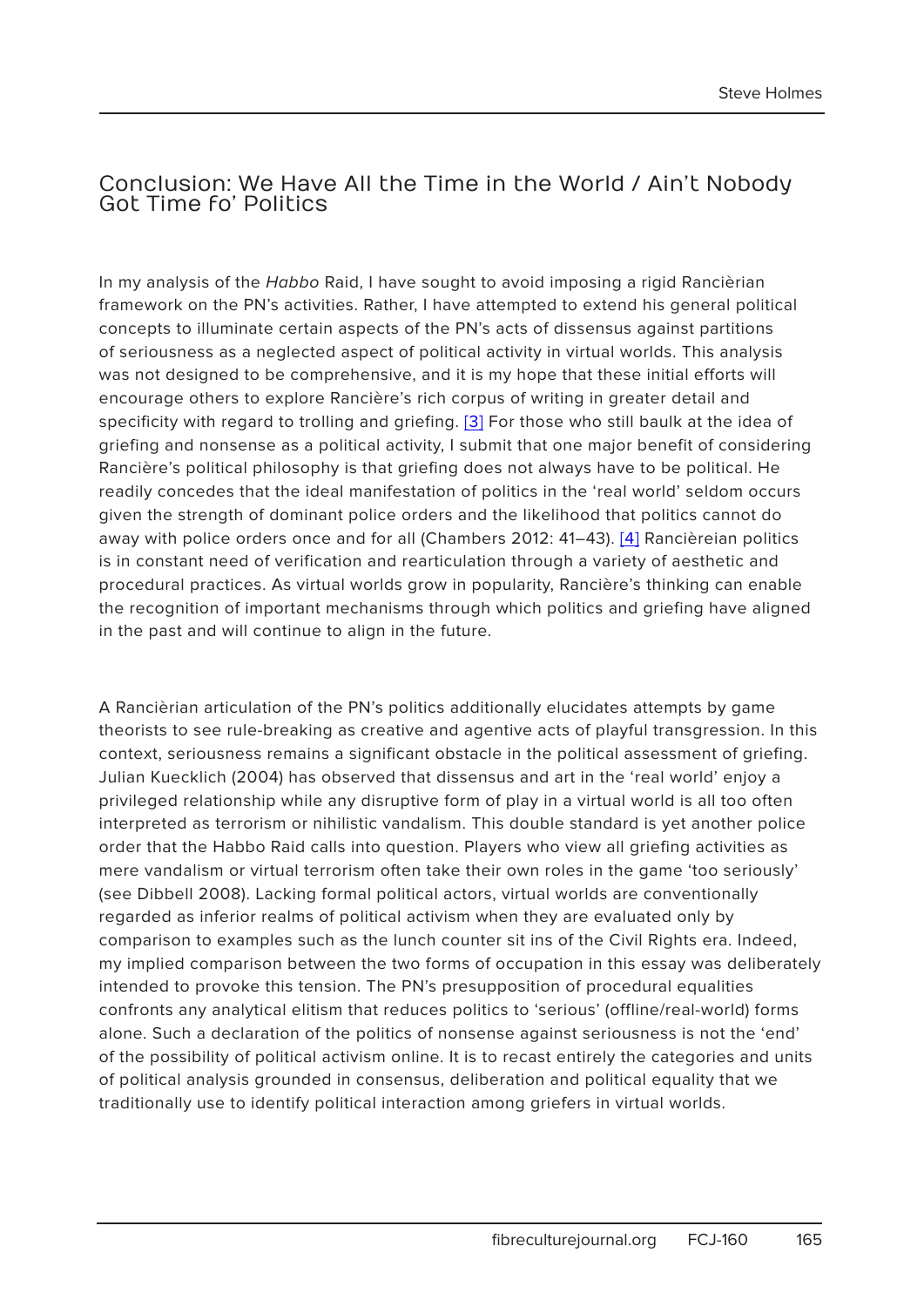This reorientation also enables researchers to better locate emergent forms of political participation in networked communities. Li and Marsh (2008) along with O'Toole et al. (2006) have rejected widespread assumptions that there has been a decline in political participation in the West among the young. Mainstream commentary mistakenly equates disengagement with formal political structures with a general apolitical attitude (see Halepka 2011). Li and Marsh maintain that it is not apathy but alienation that denies the youth a voice within a '… political system which does not allow them a real, that is effective, voice. Thus, they find a voice and the community online' (248). Griefing may not be a necessary condition of politics on virtual worlds and the Internet as a whole, but it has certainly become a sufficient one. Griefing and trolling increasingly will enable a new if unconventional 'count of no count' to find a voice in a Western political landscape whose corporate-dominated political terrain poses formidable barriers to meaningful access to political persuasion. Given the American government's heavy-handed reaction to the recent Edward Snowden NSA leaks that forced the closure of Lavabit, the company who offered Snowden and other activists secure e-mail services, one could easily suggest that the Internet and virtual worlds lately have become too serious and require a radical reassessment of the value of nonsense and dissensus as enactments of politics. Such events will only increase the need to explore political philosophies like Rancière's that can productively situate acts of networked and virtual disruption against variety of virtual police orders.

# Acknowledgements

This essay is indebted to Todd May's mentorship and guidance while I was a doctoral student at Clemson University. He first suggested Jacques Rancière's thinking to me as a way to interpret acts of dissensus in virtual worlds. I also wish to thank the two anonymous reviewers of this essay who provided me with insightful commentary and productive feedback.

# Biographical Note

**Steve Holmes** works across fields of rhetorical history and theory; media studies; videogames and virtual worlds; material rhetorics; and cultural theory. He has several publications in these areas, including a recent article in Terms of Play: Essays on Words that Matter in Videogame Theory (McFarlan, summer 2013) that explores political 'allegorithms' in Markus Persson's Minecraft.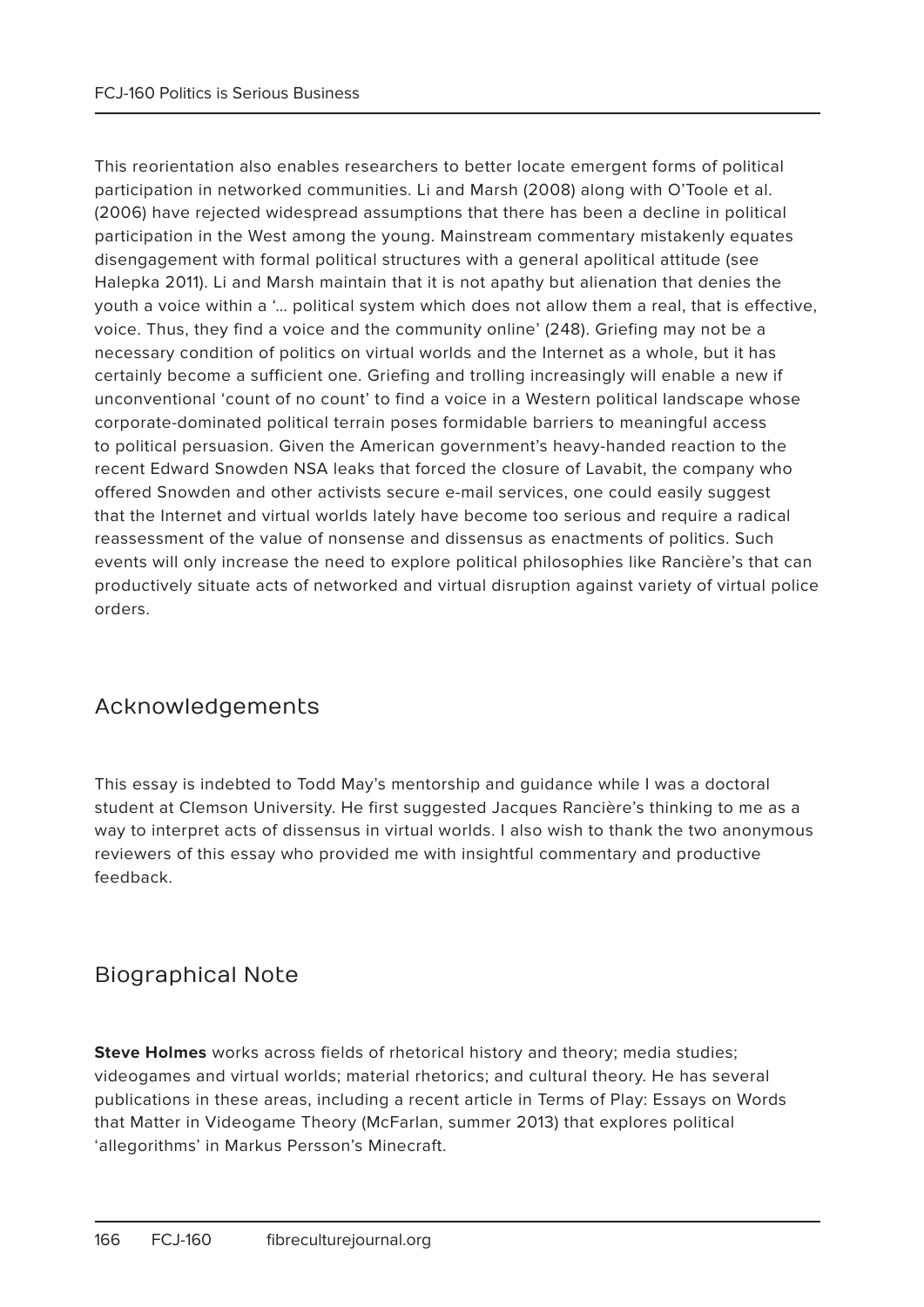#### **Notes**

[1] I want to clarify from the outset that my argument in no way intends to call into question the outstanding work of activists who challenge political exclusion through sincere deliberation in offline and online public spheres and by engaging actual political actors. I firmly believe that online political activism requires sensitivity to multiple and flexible tactics to address a variety of different police orders in virtual worlds and networked spaces. Consequently, it is of the utmost importance to better describe the actual enactments and effects of politics in virtual worlds rather than to declare griefers' forms of politics a priori as better or worse than models of cyberdemocracy grounded in deliberative democratic ideals.

[2] For comprehensive introductions to Rancière's thinking, see Todd May (2008; 2010) and Samuel A. Chambers (2011).

[3] Among many of his concepts that I did not address due to considerations of length, Rancière lists the self-suasion of political equality as a precondition for politics. In one passage, he writes, 'Furthermore, [politics] is an act undertaken not in relationship to other competing factors (e.g., within previously sanctioned channels and institutions), but through an internalized dialogue with the self. In fact, the first step toward politics begins not with an interlocutor—a demonstration of equality in a message delivered to another but within the self as it has been subjugated to partitions of the sensible: 'Proving to the other that there is only one world and that one can prove the legitimacy of one's action within it, means first of all proving this to oneself' (50). Self-suasion and the idea of a 'self' are already fraught terms with regard to the Internet's anonymity.

[4] One potential problem with Rancière's political theory should be noted: the use of one partition of the sensible to diagnose another partition of the sensible to react against. From this perspective, whatever a group interprets as a presupposition of equality would only ever reflect equality as already defined by some previous partition of the sensible. This difficulty may explain why politics is never totalizing and politics only exists in relationship to specific enunciations against specific police orders. Foucault's understanding of power might be useful as an illustrative analogy: there is no 'outside' to police orders or end of police orders. Along these lines, I agree in part with Samuels' (2011) interpretation of Rancière in that we can only engage in 'impure politics' rather than achieve a permanent state where police orders disappear entirely (48).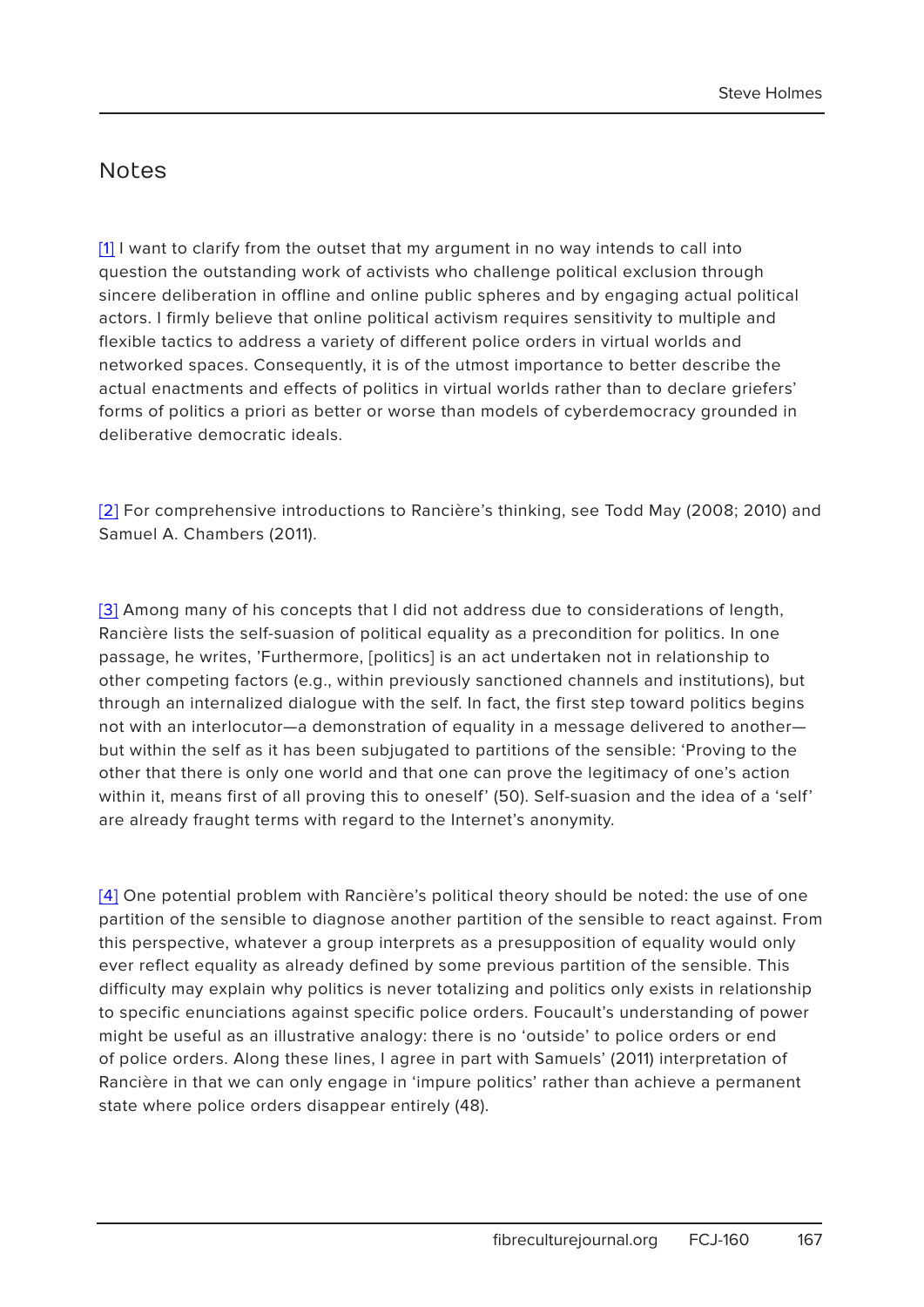### References

'Anonymous', Encyclopedia Dramatica (May 11, 2011), https://encyclopediadramatica.se/ Anonymous/Original

Bäcke, Maria. 'Self, Setting, and Situation in Second Life', in Francisco J. Ricard (ed.) Literary Art in Digital Performance: Case Studies in New Media Art and Criticism (New York: Continuum International Publishing Group): 111–133.

Bakioglu, Barko S. 'Goon Culture, Griefing, and Disruption in Virtual Spaces', in Mark Ball and Mia Consalvo (eds.), Spectacular Interventions in Second Life Special Issue, Journal of Virtual Worlds Research 1.3 (Feb 2009): 4–21.

Bogost, Ian. Persuasive Games: The Expressive Power of Video Games (Cambridge, Mass.: MIT Press, 2010).

Chambers, Samuel A. The Lessons of Rancière (Cambridge, London: Oxford University Press, 2012).

Coleman, E. Gabriella. 'From the Lulz to Collective Action', (Mar 9, 2011), http://mediacommons.futureofthebook.org/tne/pieces/anonymous-lulz-collective-action

—. 'Is Anonymous Anarchy?' Politics and Activism (Sept. 20, 2011), http://www.socialtextjournal.org/blog/2011/08/is-anonymous-anarchy.php

Consalvo, Mia. Cheating: Gaining Advantage in Video Games, (Cambridge, Mass.: MIT Press, 2007).

Dahlberg, Lincoln. 'Computer-Mediated Communication and the Public Sphere: A Critical Analysis', Journal of Computer-Mediated Communication 7.1 (Oct. 2001).

De Paoli, Stefano. 'The Assemblage of Cheating', The Fibreculture Journal 16 (2010), http:// sixteen.fibreculturejournal.org/the-assemblage-of-cheating-how-to-study-cheating-as-imbroglio-in-mmorpgs/

Dibbell, Julian. 'A Rape in Cyberspace', in Victor J. Vitanza (ed.) Cyber-Reader 2nd Edition (New York: Alyn & Bacon, 1999): 411–423.

—. 'Mutilated Furries, Flying Phalluses: Put the Blame on Griefers, the Sociopaths of the Virtual World', Wired Magazine 16.02 (2008): 90–97 http://www.wired.com/gaming/virtualworlds/magazine/16–02/mf\_goons?currentPage=all

Galloway, Alexander R. Protocol: How Control Exists after Decentralization (Cambridge, Mass.: MIT Press, 2004).

—. 'Gaming Lifeworlds: Social Play in Persistent Environments', The New Media and Technocultures Reader, S. Giddings and M. Lister (eds.) (New York: Routledge, 2011).

Gitelman, Lisa. Always Already New (Cambridge, Mass.: MIT Press, 2008).

Graeber, David. Fragments of an Anarchist Anthropology (Chicago, Ill: Prickly Paradigm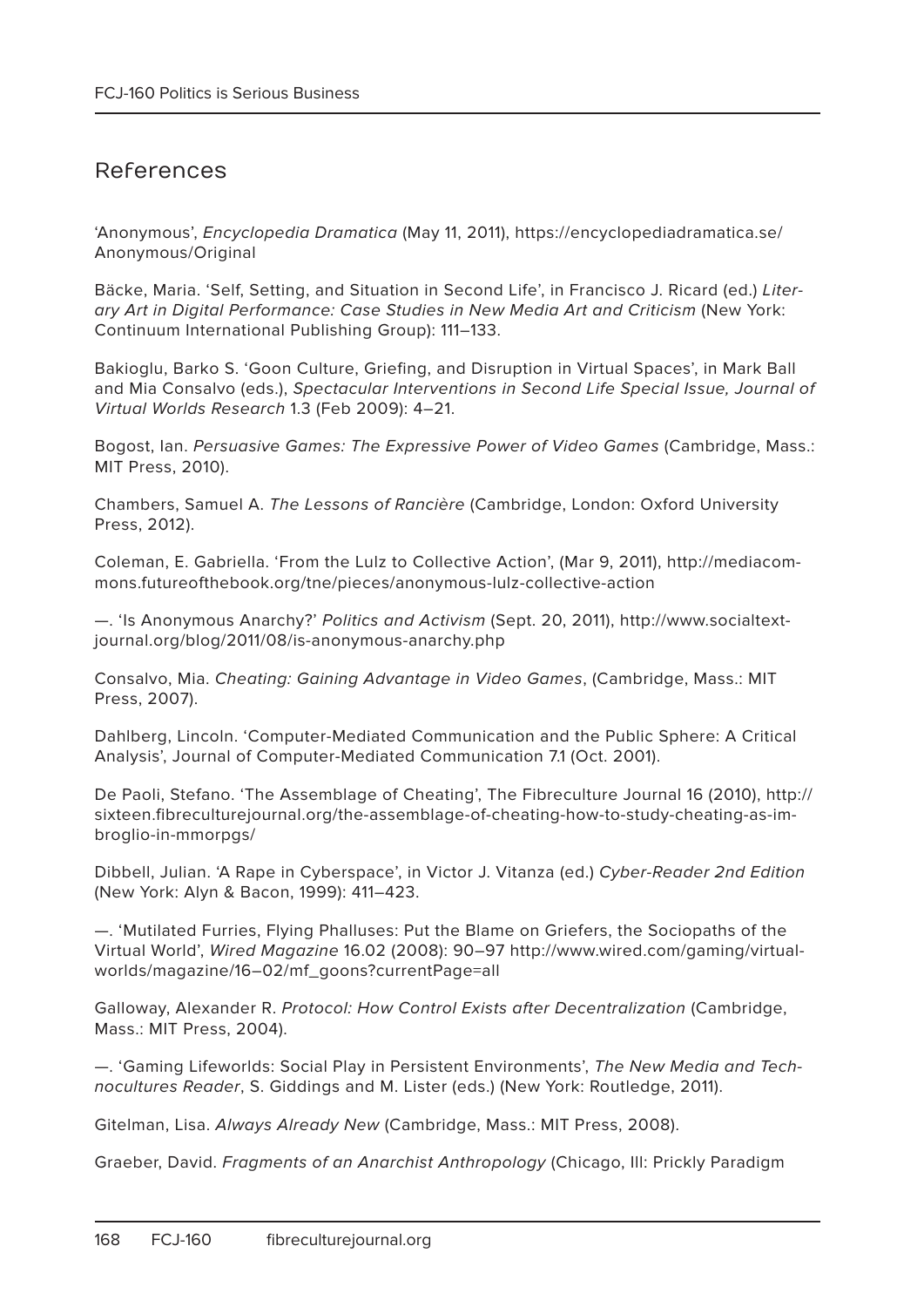Press, 2004).

Kelley, John. 'Anonymous Anarchism: The Yang of Globalization' (September 20, 2011) http://www.opednews.com/articles/Anonymous-Anarchism-The-Y

Kuecklich, Julian. 'Other Playings - Cheating in Computer Games', Other Players conference (Centre for Computer Games Research, IT University of Copenhagen, Denmark, 2004).

Li, Y., and D. Marsh. 'New Forms of Political Participation: Searching for Expert Citizens and Everday Makers', British Journal of Political Science. 38 (2008): 247–72.

Ludlow, Peter. Our Future in Virtual Worlds (Milan, Italy: 40K Books, 2010).

Ludlow, Peter and M. Wallace. The Second Life Herald: The Virtual Tabloid that Witnessed the Dawn of the Metaverse (Cambridge, Mass.: MIT Press,2007).

May, Todd. Contemporary Political Movements and the Thought of Jacques Rancière: Equality in Action (Edinburgh: Edinburgh University Press, 2010).

—. The Political thought of Jacques Rancière: Creating Equality (University Park: Pennsylvania State University, 2008).

'Mountain Dew Naming Campaign Hijacked By Infamous Message Board 4Chan', Huffington Post (August. 13, 2012), http://www.huffingtonpost.com/2012/08/13/4chan-mountaindew\_n\_1773076.html

Mulligan, Jessica and Bridgette Patrovsky. Developing online games: An Insider's Guide (Indianapolis, Ind.: New Riders, 2003).

Nakamura, Lisa. 'Race and Identity in Digital Media', in Michael Gurevitch and James Curran (eds.), Mass Media and Society (New York, NY: Bloomsbury, 2010): 336–47.

O'Toole, T., S. Jones, et al. Apathy or Alienation: Young People and Political Participation in the UK (Basingstoke: Palgrave, 2006).

'Patriotic Nigras,' Encylopedia Dramatica (2012), https://encyclopediadramatica.se/Patriotic\_Nigras

'Pool's Closed,' Know Your Meme (2012). http://knowyourmeme.com/memes/pools-closed

Rancière, Jacques. Disagreement: Politics and Philosophy, trans. Julie Rose (Minneapolis: University of Minnesota Press, 2004).

—. The Politics of Aesthetics, trans. Grabriel Rockhill (New York: Continuum, 2006).

Schwartz, Matthias. 'Trolls Among Us.' New York Times Magazine (August 3, 2008), http:// www.nytimes.com/2008/08/03/magazine/03trolls-t.html?pagewanted=all&\_r=0

Sklar, U. '17 Sims Crashed in Swastika Pattern. Rosedale SIM Among Them', Second Life Herald (January 18, 2009), http://www.secondlifeherald.com/slh/2007/08/17-sims-crashed. html.